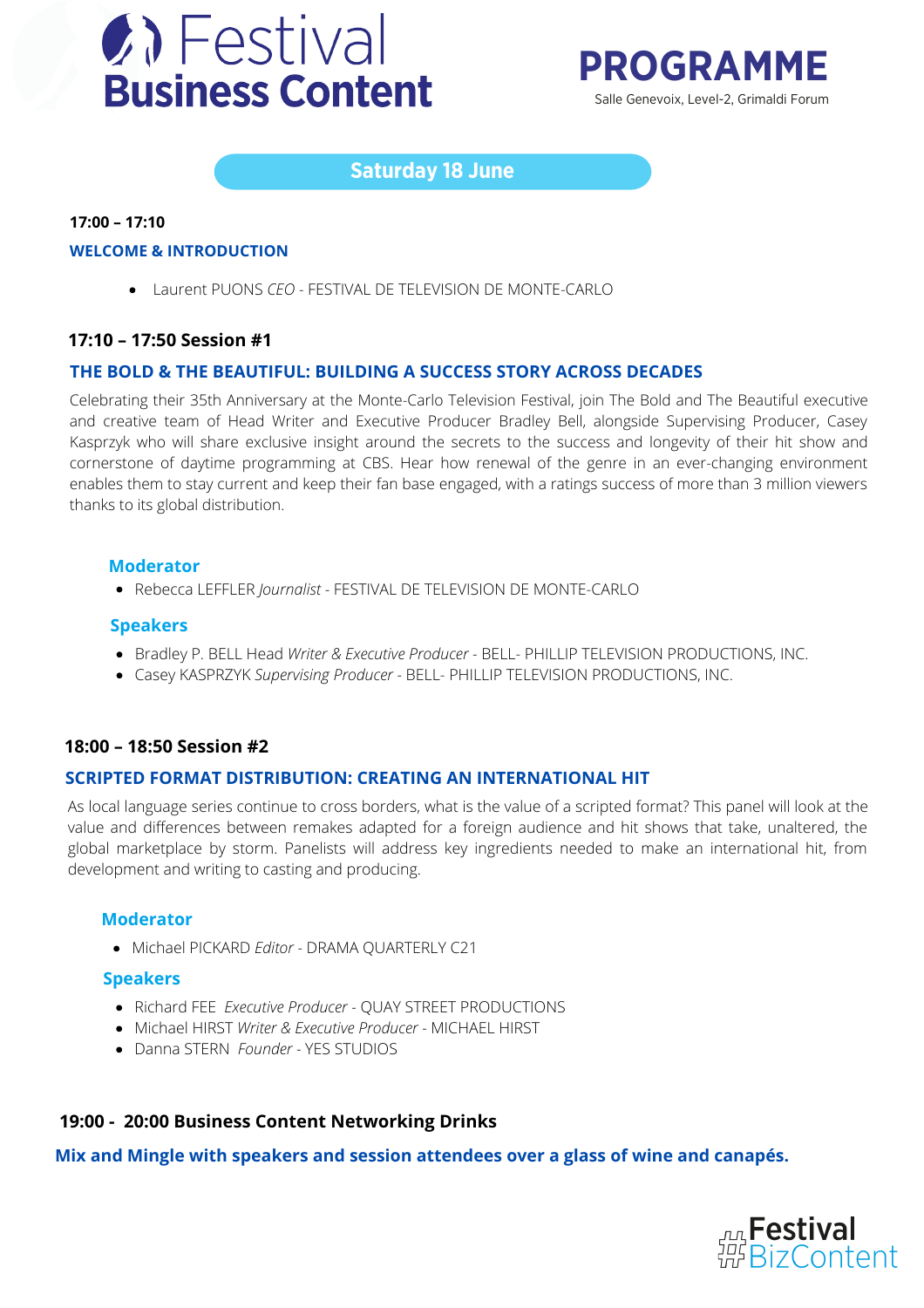

# **PROGRAMME** Salle Genevoix, Level-2, Grimaldi Forum

# **Sunday 19 June**

### **17:00 – 17:50 Session #3**

# **THE UNSCRIPTED REVOLUTION: WHEN TRUTH IS STRANGER AND MORE ENTERTAINING THAN FICTION**

Why documentary filmmaking in all its forms is more important than ever and how they fit in to the global audiovisual landscape. Documentary films tell important, often unknown stories and can spark dialogue, bring light to causes and even spark mass movements and revolutions in society. Today, the medium has taken on different formats as consumer habits continue to shift in an ever-evolving audiovisual landscape and has expanded from traditionally hard news and social justice to other genres like crime, comedy and beyond. Our panelists will bring their unique perspectives from their work behind the camera and at the heart of the international content world to talk about what a documentary is in 2022, the future of the filmmaking form and how documentary filmmaking is still the best window to the world.

#### **Moderator**

Rebecca LEFFLER *Journalist -* FESTIVAL DE TELEVISION DE MONTE-CARLO

#### **Speakers**

- Tristan CHYTROSCHEK *Director & Producer -* A & O BUERO FILMPRODUKTION
- Tonje Hessen SCHEI *Director -* OSLO PICTURES
- Radomir SOFR Development *Manager -* CZECH TELEVISION

# **18:00 – 18:50 Session #4**

# **INTERNATIONAL CO-PRODUCTIONS: HOW TO AVOID THE PITFALLS AND BUILD A POTENT PROJECT**

In a highly competitive environment for viewers and talent, co-productions often help make shows stand out from the crowd. Partnering with foreign entities not only lessen the financial risks but also give better access to talent, pools of experts, and increase the program's reach to a global audience. How are the co-production partners chosen? Is there a necessity to have a broadcaster or streaming platform on board from the start? Does it give room to attach a sales company? Recounting some recent success stories, panelists will explore the benefits and potential pitfalls of an international co-production.

#### **Moderator**

Leo BARRACLOUGH *International Features Editor -* VARIETY

#### **Speakers**

- Graham BENSON *Chairman -* GCB INTERNATIONAL MEDIA CONSULTANTS
- Vance VAN PETTEN *Adjunct Professor Hollywood Campus -* COLUMBIA COLLEGE CHICAGO
- Nick WITKOWSKI *Independent Producer -* BLUE SKY PICTURES

# **19:00 - 20:00 Business Content Networking Drinks**

**Mix and Mingle with speakers and session attendees over a glass of wine and canapés.**